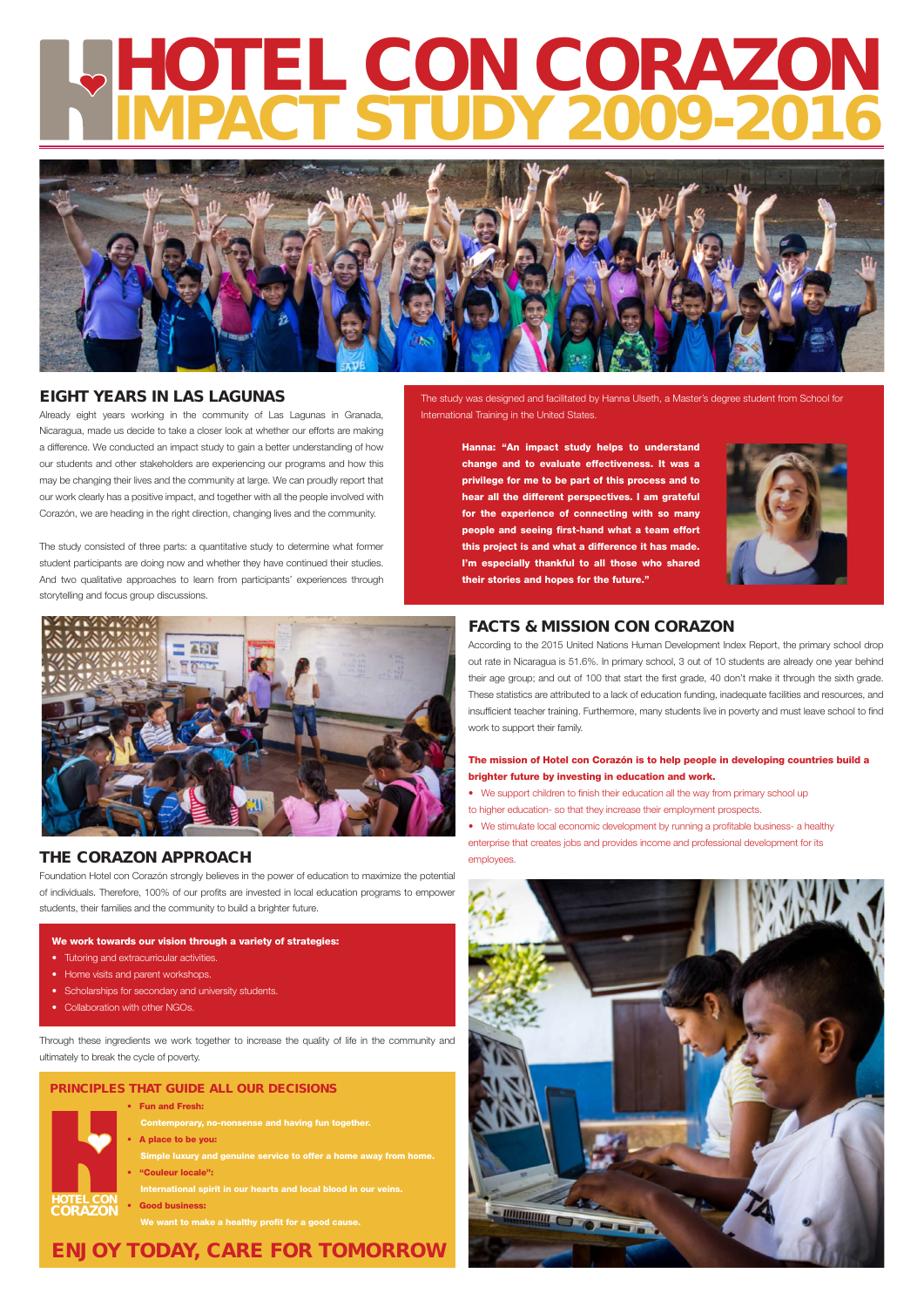## NUMBERS

• Since the start of the program in 2009, a total of 414 children have participating in tutoring classes.

• Fourteen secondary and 29 university students have receiving scholarships. We are supporting 166 students since then through our collaboration with other NGOs.

• In our scholarship program, three students decided to stop and are no longer studying. Four students no longer receive scholarships as they are working and are now able to pay their tuition themselves.

• Since 2012, of the 29 scholarship recipients, seven have graduated and are working.

• 71% of all students that participated in the tutoring programs are still studying (65% of the girls, 76% of the boys), 19% have stopped and 10% we were unable to find any information.

## WHAT DID WE LEARN?

#### 1: Increased motivation:

All groups of participants (parents, tutors, students and scholarship recipients) shared that they feel more motivated in their work, studies, and personal lives as a result of participating in the Corazón program. Some parents expressed their desire to return to school after seeing the advancement in their children in order to help them with their homework and make progress themselves.

*"A special moment for me was when the secondary students took a special trip to visit the INTECNA technical college. That day I realized that I wanted to study auto-mechanics….I'm now studying there! The tutors helped me to prepare for the entrance exam and taught me how to be more focused on my studies and that learning is an important part of life…" - Victor, student Las Lagunas and now scholarship student Automotive Transportation (19)*

#### 2: Increased parent involvement:

More parents are involved in their children's education and participate in reunions and workshops. Community members noticed that there are many more parents that attend the monthly 'parent's school' at Hotel con Corazón than other school events.

*"I want to be involved and make sure that my son has a better life and education than I did. I raised my son by myself and Hotel con Corazón has supported me to do that. Now I attend 'parent school' at my son's high school and am not afraid to participate and speak up." - - Leyla, mother of Deyvi, secondary scholarship recipient*

#### 3: Increase in knowledge:

Many younger children expressed a change in abilities and an increase in knowledge. They explained that before coming to tutoring classes in the afternoon they were not able to read, write, add and subtract and now they are able to.

*"I've learned a lot. I feel happy in English and in computer class. I have also learned many values, to respect and value. Coming here makes school easier. Also when they take us to new places outside our community and learn about our culture, it makes us feel proud of being Nicaraguan." - Eddy, student (13)*

#### 4: Increased pride and confidence:

A change in abilities has also led to an increase in pride and confidence. Students said that they now know that they can succeed and learn

even when "things are difficult." This pride is also evident in the tutors' stories, who shared

their excitement when some of their most 'challenging' students learned how to read and write. Many tutors also expressed a personal change, becoming more confident in their teaching abilities and searching for new, creative teaching methods and strategies.

*"Before tutoring classes, my son didn't know how to read. Thanks to the tutors, he has learned to read and participate in the dynamics and games, in the abilities that he didn't believe he had and to develop as a person and to love himself." – Violeta, mother*

5: Increase in secondary school enrollment:

The number of secondary students has increased dramatically. Students used to have to travel into the city to attend secondary school. Due to increased enrollment, San Pablo school has started offering Saturday classes for students.

*"There are many more students staying in school. Before we didn't have a secondary school, and now there are too many students in one classroom! Just a few years ago there were only 10 sixth graders and now there are 40!" - Rebeca, mother*

#### 6: Noticeable town improvements:

Many people also shared that Hotel con Corazón together with other NGO's has played a role in the improved infrastructure and maintenance of the schools. Los Amigos de Las Lagunas, a group of several NGO's (Opportunity International, Casa de La Mujer, CociNica, Clinica Apoyo, Hotel con Corazón) and some volunteers, painted the school buildings and preschool classrooms, planted flowers, and donated new desks. Through these partnerships, we strengthen our own work and support each other on various projects to reach the wider community. The community now has its own clinic and a factory that provides jobs producing safer, more environmentally friendly stoves.

|                                     | 2009 | 2010 | 2011           | 2012 | 2013           | 2014           | 2015 | 2016 | 2017      |
|-------------------------------------|------|------|----------------|------|----------------|----------------|------|------|-----------|
|                                     |      |      |                |      |                |                |      |      | Projected |
| Elementary school (Las Lagunas)     | 48   | 86   | 96             | 105  | 145            | 168            | 163  | 159  | 160       |
| Secondary school (Las Lagunas)      |      |      | $\overline{ }$ | 10   | 37             | 32             | 32   | 32   | 35        |
| Secondary school scholarships       |      |      |                |      | $\overline{4}$ | $\overline{R}$ | 9    | 1    | 14        |
| University scholarships             |      |      | $\overline{a}$ | 4    | 12             | 19             | 15   | 19   | 15        |
| Via other NGOs                      | 11   |      | 21             | 1    | 22             | 21             | 12   | 26   | 26        |
| Employees' education (and children) |      |      |                | 12   | 12             | 11             | 15   | 19   | 15        |
| <b>TOTAL</b>                        | 59   | 98   | 126            | 142  | 232            | 259            | 246  | 266  | 266       |

## **STORY**

## STORIES & FOCUS GROUPS

Starting in November 2016, we collected stories using an innovative research tool called Sprockler. More than 100 students, parents, tutors and other stakeholders were asked to share a story about an experience related to Hotel con Corazón. Interviews were carried out at both schools (San Pablo and Bertha Gutierrez), with scholarship recipients, graduates and drop-outs, both in the community and at the hotel. Afterwards each storyteller answered clarifying questions that allow larger patterns to emerge once all stories are collected.

We also conducted a focus group discussion to understand our impact in the community. We talked about the strengths and challenges of the community, the role and impact of the hotel, and people's hopes for the future. Seven people participated, including two community leaders, the clinic doctor, two mothers of tutoria participants, a father of two scholarship recipients, and one of the oldest members of the community. I n this report we share the main insights of our research. If you want to read or listen to the stories of the students or other storytellers, visit the interactive report at [https://sprockler.com/](https://sprockler.com/reports/hotelconcorazon/) [reports/hotelconcorazon/.](https://sprockler.com/reports/hotelconcorazon/)







Can you tell us something that has happend in your life since you started participating in tutoring?

SPR<sup>2</sup>CKLER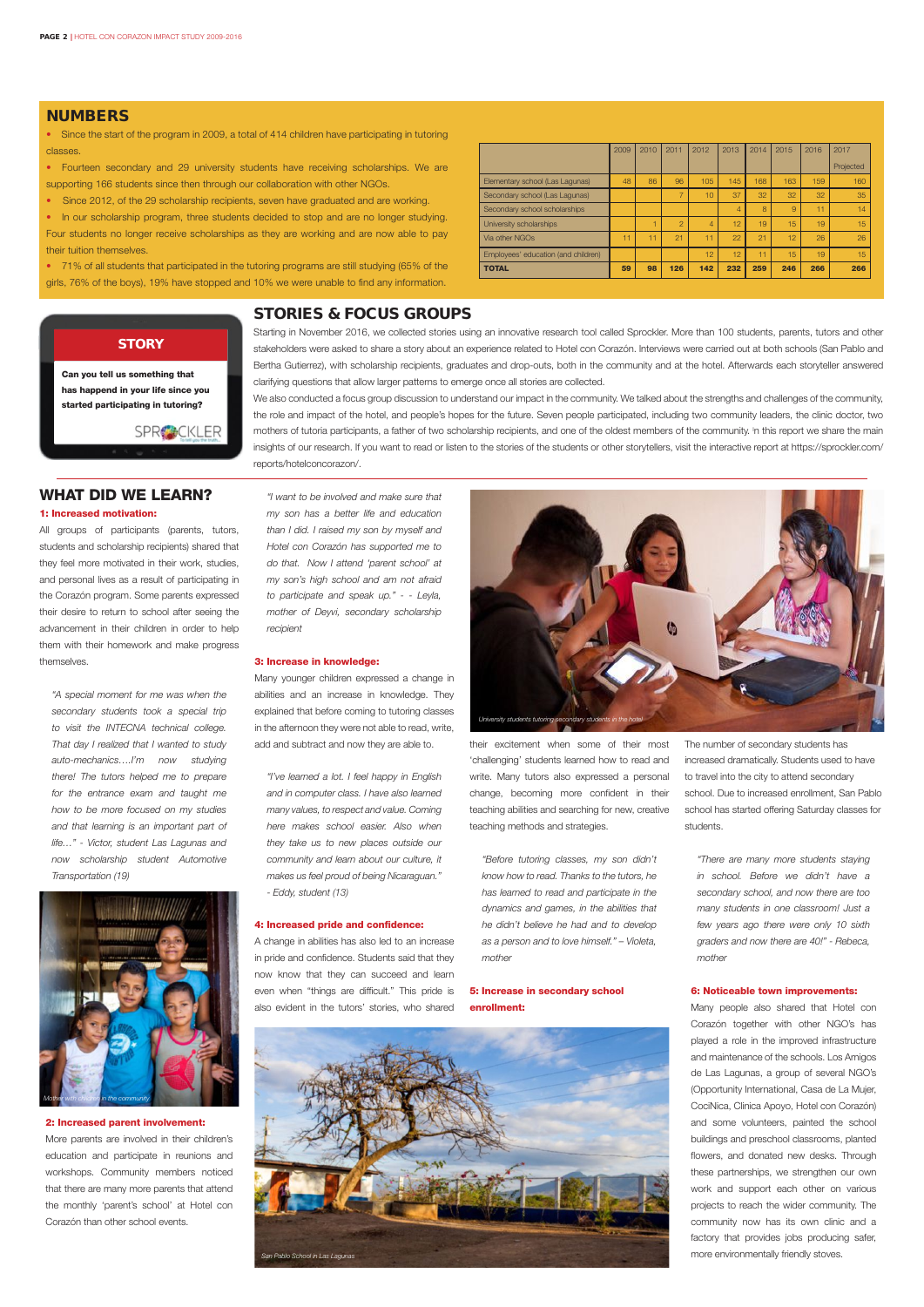*"Our community has improved and looks much better. People are taking better care of their community and there is less trash in our community now." - Don Jose, community leader*

#### 7: Applied learning success:

Many scholarship recipients shared positive stories about being able to apply what they learn in school to an actual work environment, such as the hotel. Some of the scholarship recipients also talked about sharing their knowledge and giving back to the community through providing homework help and classes to reinforce what they are learning in school to secondary scholarship students in Las Lagunas on Saturdays.



*"One of the crucial moments that I have experienced with Foundation Hotel con Corazón is that it has given me the opportunity to share a little of what I have learned throughout my life as a student with the young scholarship recipients for the same foundation that supported me." – Reneo, university scholarship student*

#### 8: Awareness of the importance of education:

Many people shared that they now have a stronger appreciation for the education that they are receiving, and believe that this enables them to develop personally and professionally and will contribute to their future success.



*"The tutoring program serves to strengthen and enrich the education system. Here in Nicaragua there is a huge education deficit, especially in rural areas. This tutoring program is comprehensive and integral as it not only reinforces their homework and the course material they learn in the morning, but also strengthens their self-esteem and independent learning by taking them on excursions outside the community. Students tell me that this experience has changed their world!" – Doctora Reyna, Clínica Apoyo*







**ACTIVITIES**